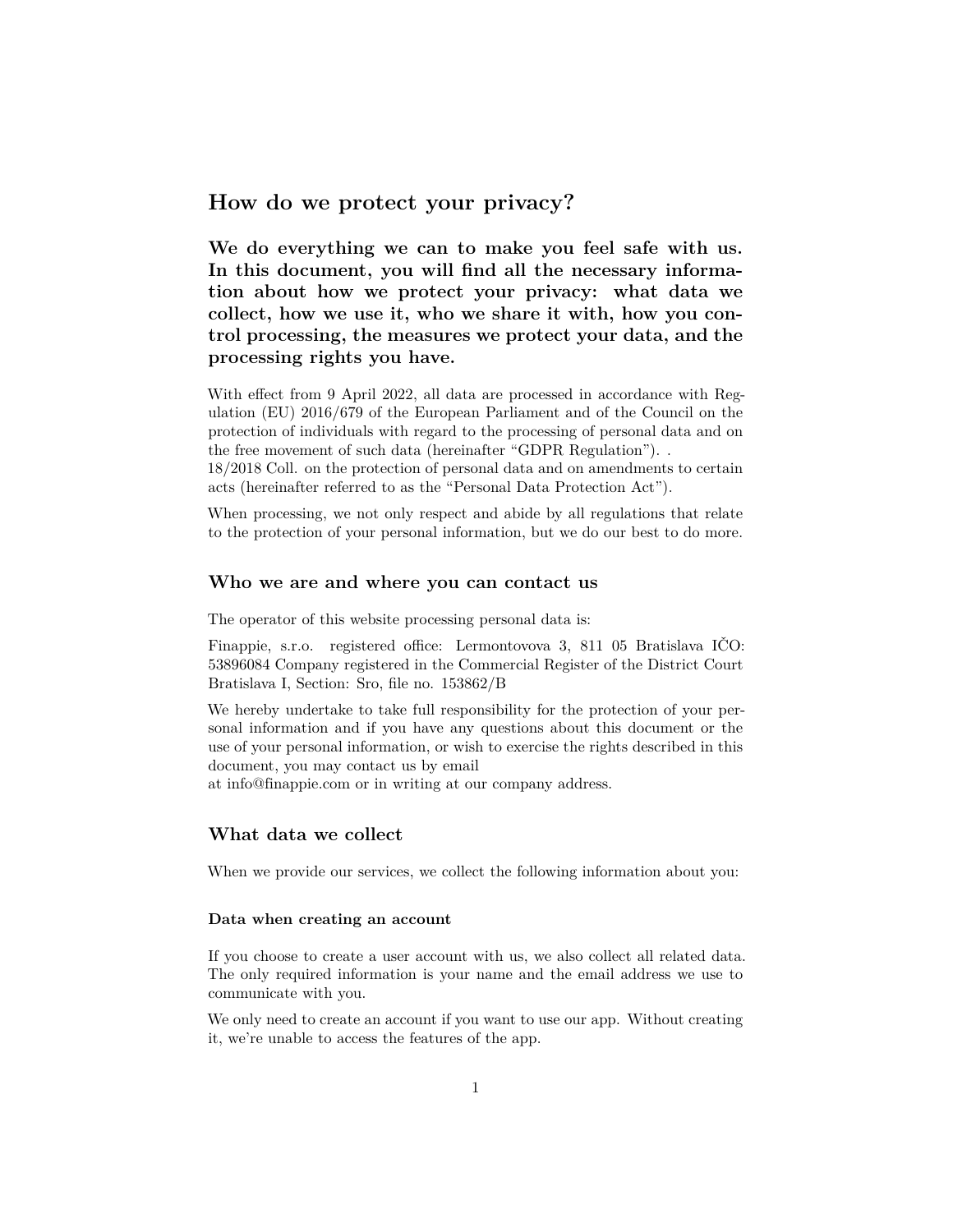#### **Data collected when using our services**

When you use our services, we also collect data about how you use them. This includes information about your interactions with our services, such as when you access our site, search for it, when you create an account, and when you sign in to your account.

We allow you to store information about your income and expenses.

We also collect data about the devices and computers you use to access our services, including IP addresses, browser settings, operating system information, or your mobile device information, which website you access from us, the pages you visit, and information from cookies and similar tools.

# **How we use data**

We use the data we collect about you for the following purposes:

### **Providing our services**

Based on the information we collect from you, we can deliver our services to you in accordance with our Terms and Conditions. We use this data to create a financial forecast and other features that the app provides.

The information and information we collect about you when we provide our services and when you sign in to your account is used to help us ensure that your account and the information available to you is up to date.

### **Communicate with you**

We use your contact information to send us service announcements, or to respond to your reach, or ask us to change your user account information in a different way.

If you have given us permission to do so, or if you have not refused to receive communications when creating a user account, we also send you commercial information about news and current offers that may be of interest to you by email. You can easily manage all your emails via the "Emails" feature in the "Settings" section, or cancel by clicking "Unsubscribe" from your email inbox.

### **Improve and personalize our services and marketing**

We also use the data we store to improve and personalize our services, as well as for marketing.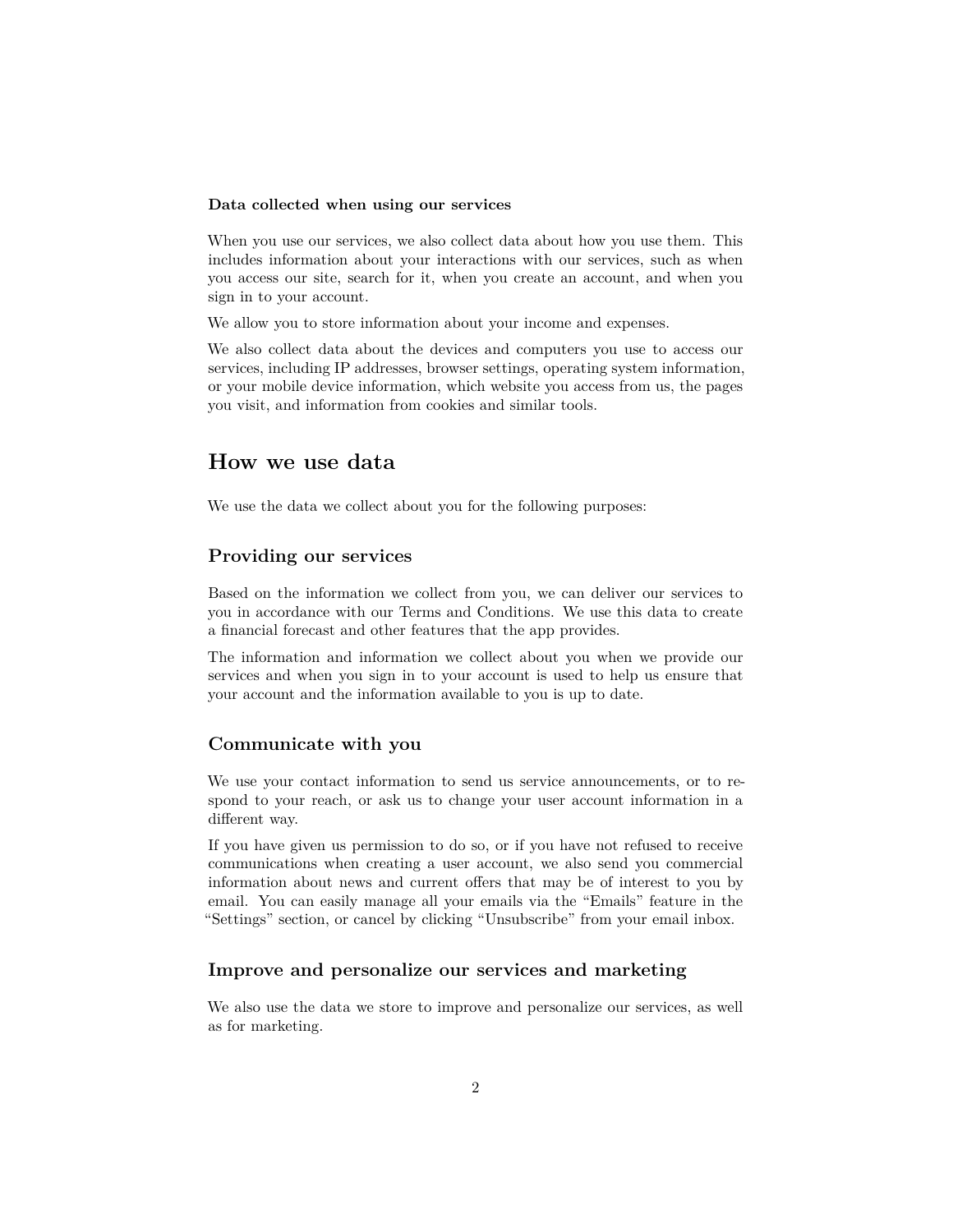We also use information about visits and movement on our site and its individual sections and displayed products for advertising and marketing purposes, on our site as well as on other websites. We also use this information for analytical purposes to understand how people use our website, and to make it more intuitive and user-friendly.

### **Security and protection of rights**

We also use your information to ensure the security of the services we provide in order to respond to claims made against us in proceedings before governmental and other authorities that control our activities and to enforce claims we have incurred.

### **Cookies**

We also use cookies and similar tools for all the above purposes. For more information on the terms of use, see the Cookies section.

# **Legal Basics**

In accordance with the requirements of data protection legislation, we must inform you of the legal bases for the processing of your personal data, which are:

### **Performance of the contract**

In case of setting up a user account.

### **Agree**

Especially in connection with sending commercial communication about news and current offers or other forms of marketing. Any consent given is voluntary and may be revoked at any time, but this does not affect the lawfulness of processing prior to its revocation. You can control the commercial communication of news and current offers via the "Emails" function in the "Settings" section.

### **Meeting our legal obligations**

When disclosing data to government and other authorities that oversee our activities or that resolve disputes or enforce decisions.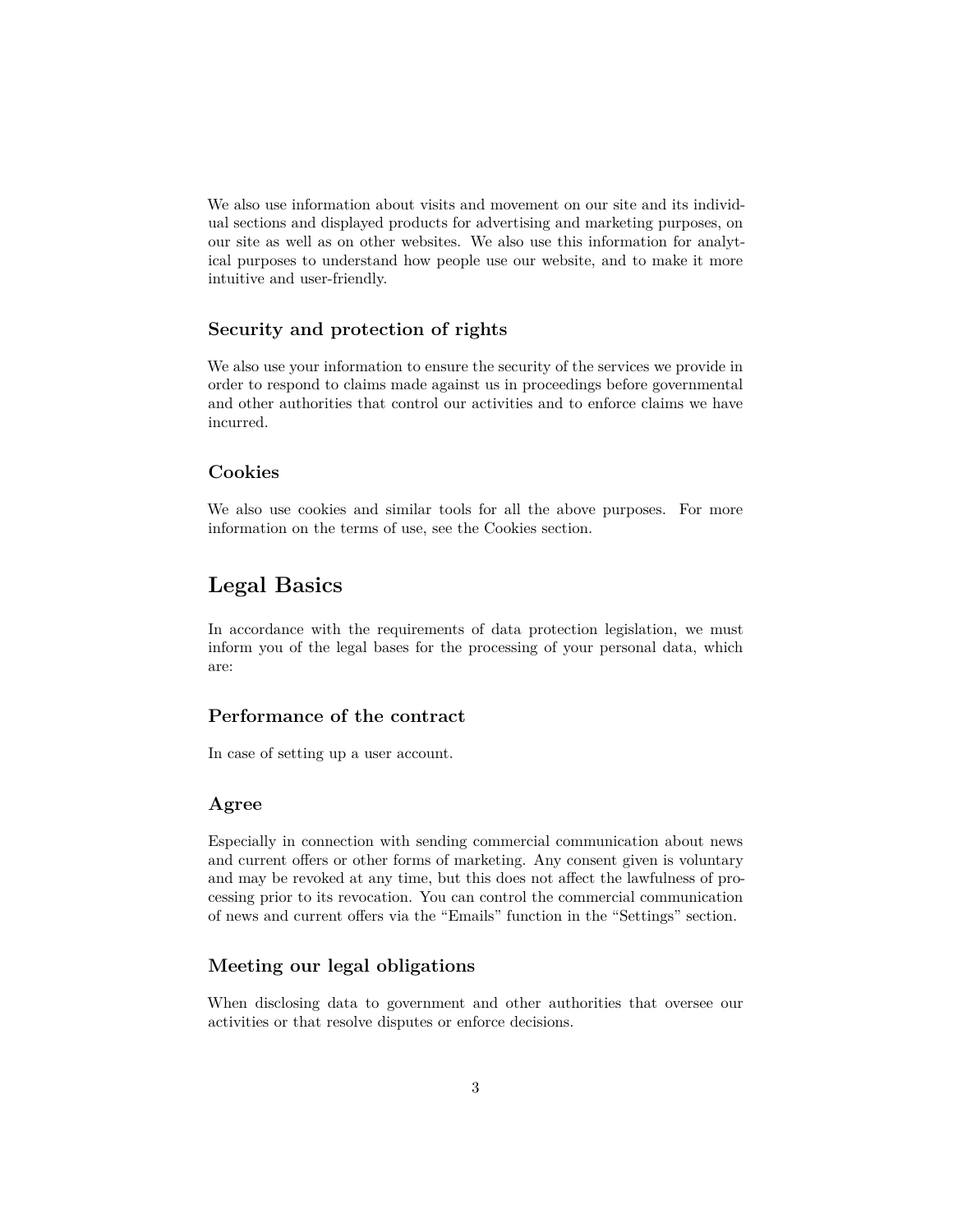### **Our legitimate interest**

In improving and personalizing our services, some marketing activities, including sending news updates to the email you received when you created your user account, unless you deny it, whether in terms of security and rights protection, as mentioned above. In these cases, we always carefully consider whether processing would constitute a disproportionate interference with your rights. If you would like to know more about this assessment, please write to us at [info@finappie.com.](mailto:info@finappie.com)

# **Who we disclose the data to**

We do not disclose, disclose, or disclose your personal information to any other entities except as described below:

## **In cases of external processing**

Your personal data is available to some of our suppliers who process it for us, based on our instructions and in accordance with this document. In doing so, they shall take all necessary security, technical and organizational measures to give your personal data the protection required.

These partners currently include:

### **Amazon Web Services, Inc., 410 Terry Avenue North, Seattle, WA 98109-5210**

sending newsletters and service emails related to the creation and use of a user account

**The Rocket Science Group, LLC 675 Ponce de Leon Ave NE Suite 5000 Atlanta, GA 30308 USA (Mailchimp)**

sending newsletters

**Nordigen Solutions, llc., Ģertrūdes str. 44A, Riga, Latvia, LV-1011**

payment Account Information Service Provider (AISP)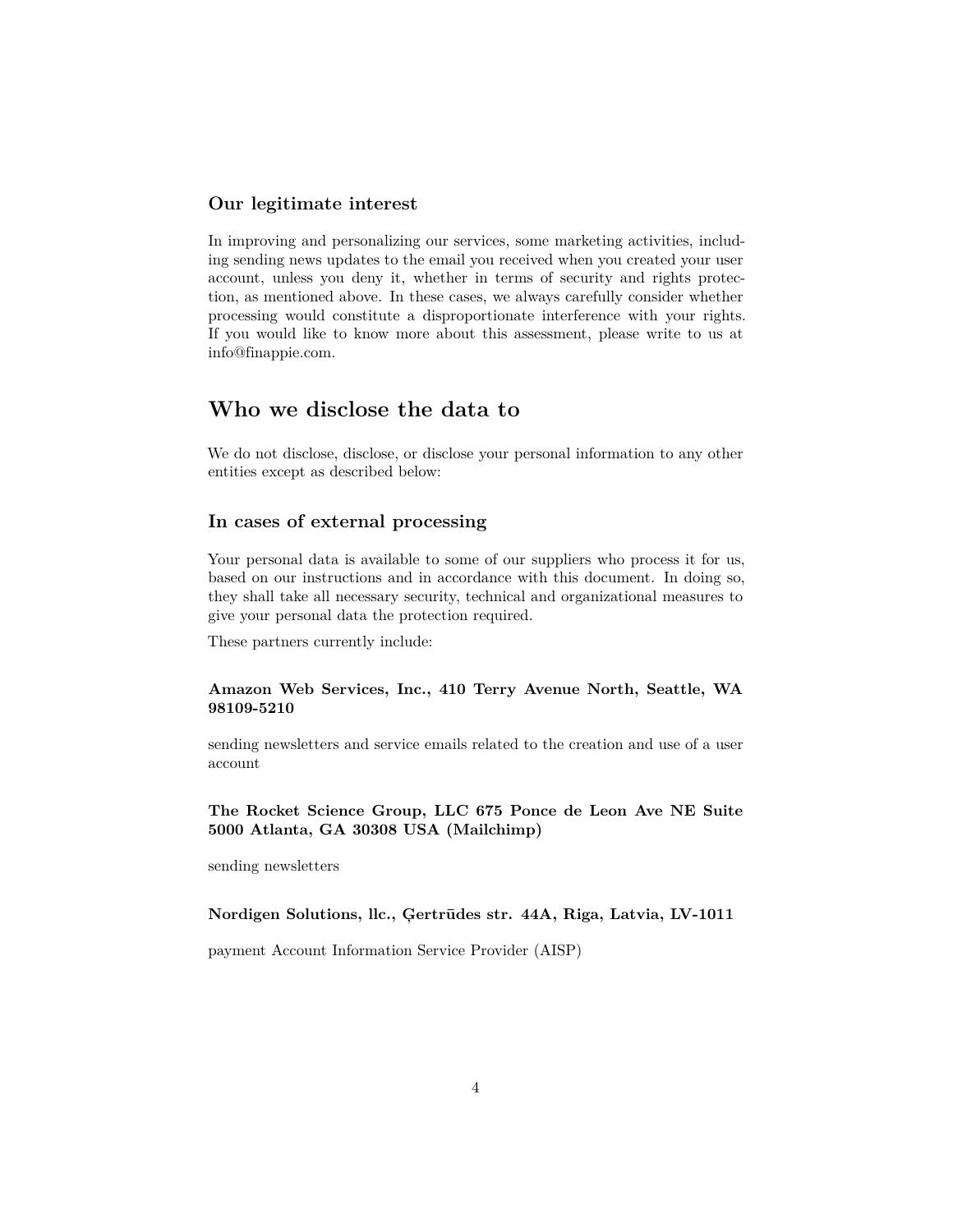### **Stripe Payments Europe, Ltd., 1st Floor, The Star, London, EC1V 3BA, United Kingdom**

payment gateway, payment processing

**tawk.to inc. 187 East Warm Springs Rd, SB298 Las Vegas, NV, 89119**

communication with customers, chat

#### **developers of our software applications**

#### **Analytical and advertising services**

We also work with partners who provide analytical and advertising services to us. These allow us to better understand how users use our website, place our advertising on the Internet, and measure its performance. These companies may use cookies and similar technologies to collect information about

your interaction with our services as well as other sites. For more information about these services and how to protect your privacy, see the Cookies section.

### **For legal reasons and to avoid damages**

We may also store or disclose your information to others in order to comply with legal obligations, governmental and other authority requirements to assert our claims or to defend ourselves in proceedings where others claim against us.

The categories of third parties to whom we disclose personal data for these reasons include, for example, courts, state and other authorities competent to exercise control over our activities, to resolve disputes or to make decisions, or our legal and accounting advisors and auditors.

# **Transfer to third countries**

We do not actively transmit your personal information to third countries outside the EU. However, some of the partners we work with to process personal data make such transfers, specifically to the US. Persons who access this information in the United States adhere to the US-EU Privacy Shield and thus provide an adequate level of protection for your personal information. You can find more information in our Cookie Policy, but we will be happy to provide it to you at [info@finappie.com.](mailto:info@finappie.com)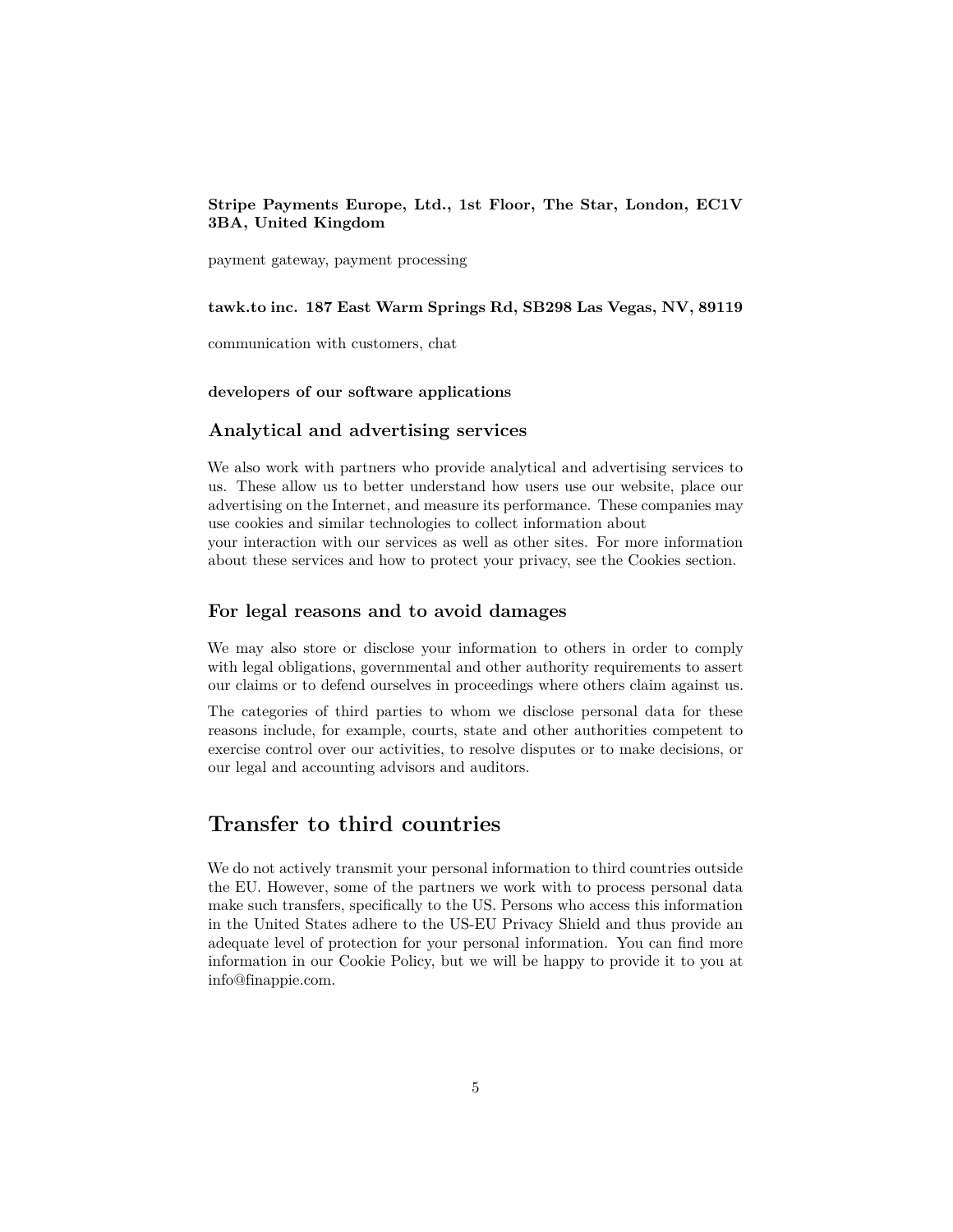## **How we protect your data**

We work very hard to make sure your personal information is safe. We take all necessary security, technical, and organizational measures to protect your personal information in accordance with the requirements of applicable legislation. Electronic data is stored in a protected database on a server that is ours or reserved for us. We protect the database containing personal data from damage, destruction, loss and misuse. If you would like more information on securing your personal information, please contact us at [info@finappie.com](mailto:info@finappie.com).

# **How long we keep the data**

We keep personal information related to your user account as long as you have an account, as it is necessary for us to be able to operate the account for you. If you do not have an account created (you did not create a password during order creation), we retain your personal information regarding the completed order for the necessary period of time, which is generally three and a half years from its delivery.

If we use your personal information to deliver commercial communications to your email address or in other cases where you have given us your consent, we will retain this information until you withdraw your consent. In cases where your use of your data is based on our legitimate interest described in the How We Use Data section and To Whom We Make Data Available, we will retain your data until the reason for its processing ceases. However, please be aware that even if one of the reasons for processing is removed, it may not result in the retention of your personal data. In fact, we may and occasionally have to process this personal data for another purpose with a different legal basis.

# **What are your rights?**

Because we process your personal data, you have multiple rights. If you exercise any of the rights listed below, we will notify you of the processing of your request within 30 days of the date of delivery to us. In justified cases, we may extend this period to 60 days, and we will notify you.

### **How to exercise your rights**

You can exercise your rights by sending an email or written request to our contact information listed under "Contact Us" below.

Please include your name, surname, e-mail address or permanent address in your application. If you do not provide us with this information, your request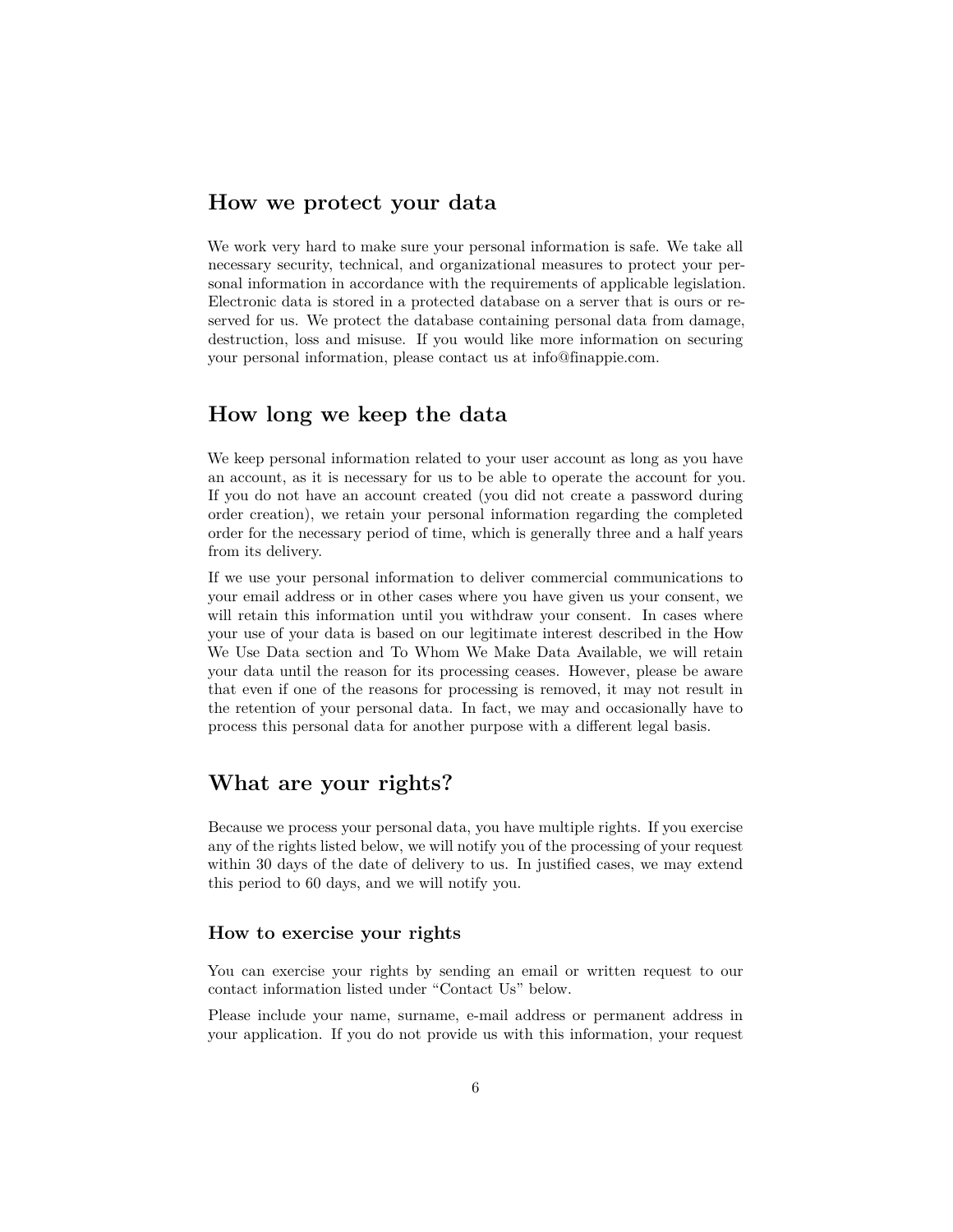will not be accepted. We require this information to verify your identity and not disclose your personal information to an unauthorized person.

## **Right of access**

You have the right to receive confirmation from us whether personal data is processed about you and, if we process your personal data, we will provide you with information about what data we process about you, for what purpose your personal data were provided, transferred to a third country and how long we will store your personal information.

### **Right to repair**

It's human to make mistakes. If you believe our company is processing incorrect personal information about you, you can use this right directly in your account settings in the "Account" section or request us to correct it. We care to process the correct personal information about you, so be sure to exercise that right whenever any of your personal data that is important to your relationship with us changes.

### **Right to be deleted (Right to be forgotten)**

You have the right to delete your personal data that we process about you if the following conditions are met and legal exceptions do not apply:

- the data are no longer necessary for the purposes for which they were collected
- you withdraw your consent to the processing of your personal data and there is no other legal basis for the processing of your personal data
- You object to the processing of your personal data, based on your specific situation, based on a legitimate interest and do not exceed the legitimate reasons for processing, or you object to processing for the purpose of direct marketing
- personal data were processed illegally

In the event that your personal information is disclosed and you exercise the right to delete it, we will also delete such published personal information. At the same time, we will inform other recipients of your personal data that you have exercised the right to delete them and should therefore delete all references to your personal data, if technically possible taking into account the available technology and the cost of implementing these measures.

If you cancel your account with us, we will delete the data where possible and close the account within 10 days. However, for technical reasons (eg backing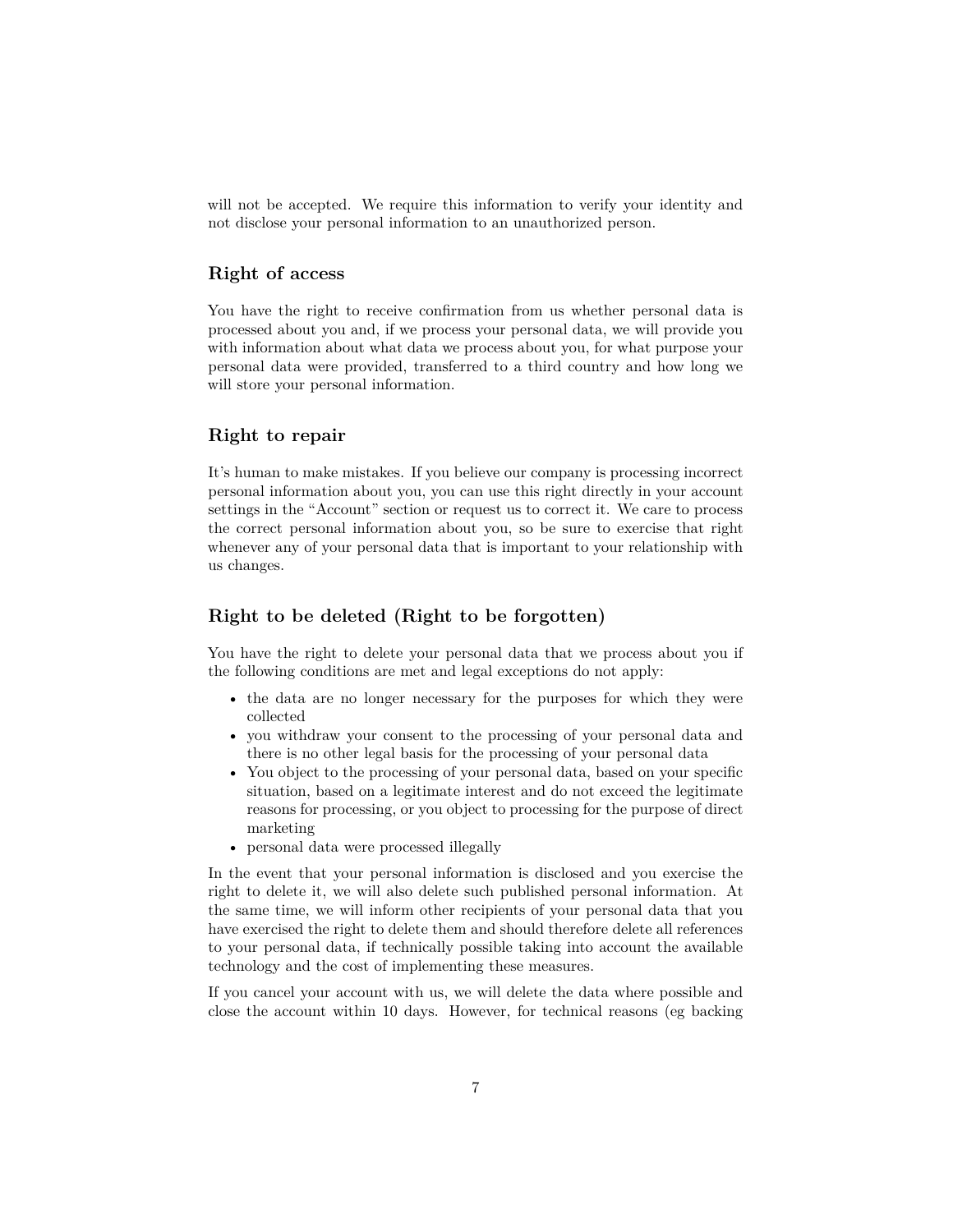up data), it may happen that some data will be deleted after a longer period of time, which should not exceed 60 days.

### **Right to Restrict Processing**

You also have the right to request a temporary processing restriction in the following cases:

- if you believe we are processing incorrect personal information about you until the accuracy of the personal information is verified
- processing of your personal data is unlawful and you decide instead of deleting your personal data to request a restriction of their processing
- we no longer need personal data for processing, but these are needed for your own purposes to prove, assert or defend your legal claims
- if you object to the processing of your personal data, until the time of verification or if the legitimate reasons for the processing of personal data outweigh your legitimate interests

### **Right to data portability**

You have the right to obtain personal data that we process about you by consent and / or contract and process it by automated means, in a structured, commonly used and machine-readable format. You can also transfer this data to another person, so if technically possible, we will transfer your personal data directly to your chosen operator at your request.

### **Right to object**

You have the right to object, for reasons specific to your particular situation, to the processing of your personal data that is performed based on our legitimate interest, including the right to object to profiling based on our legitimate interest.

You also always have the right to object to the processing of your personal data when they are processed for direct marketing purposes.

### **Filing complaints**

If you believe that the processing of your personal data by our company is in violation of applicable data protection laws, you have the right to file a complaint with our main supervisory authority - the Privacy Office of the Slovak Republic, whose contact details can be found [here.](https://dataprotection.gov.sk/uoou/sk/content/kontakt-0) If you live in the Czech Republic, you also have the right to file a complaint with the local supervisory authority - the Office for Personal Data Protection, whose contact details can be found [here](https://www.uoou.cz/vismo/o_utvar.asp?id_u=10).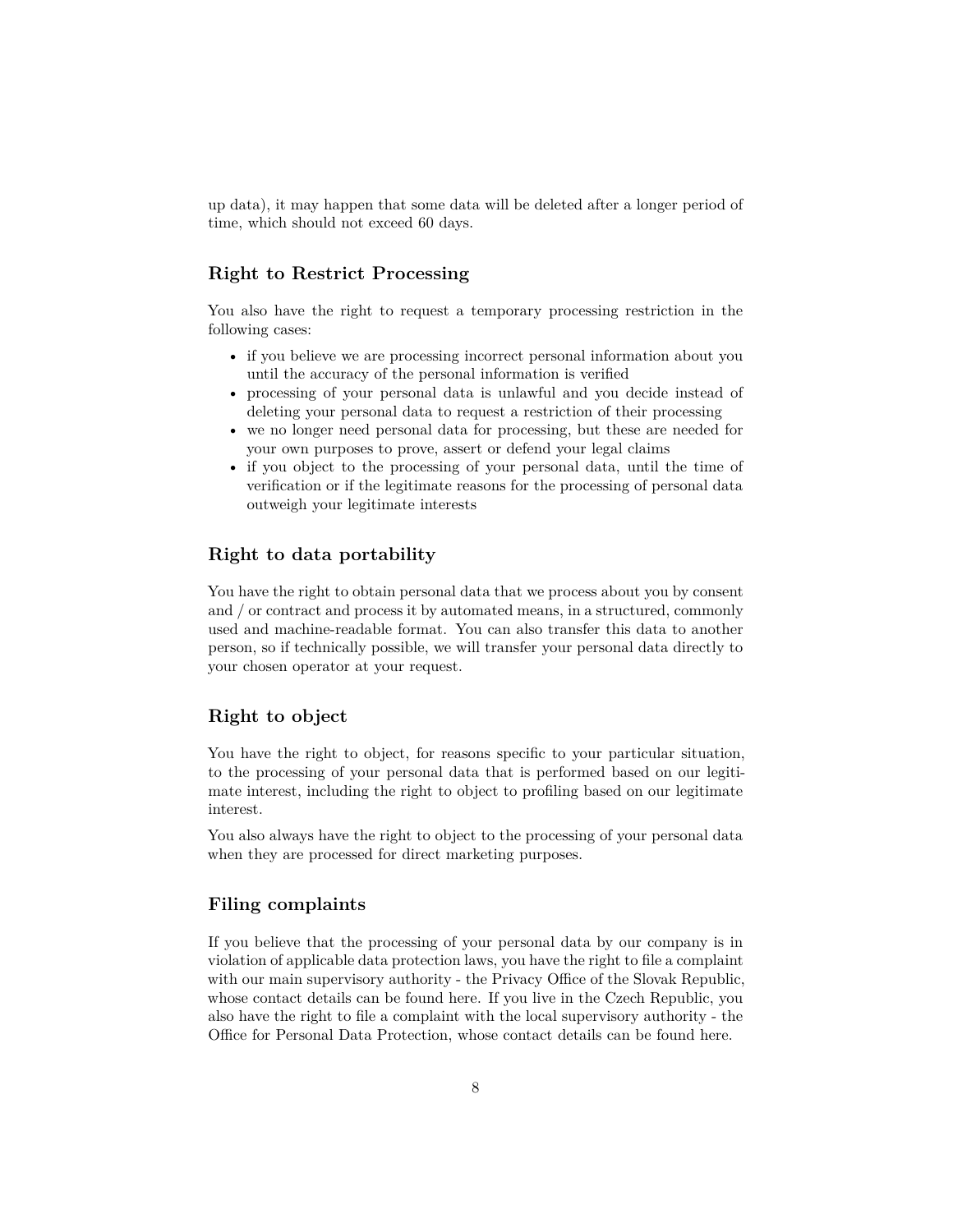# **What are cookies, pixels, and what do we need them for?**

## **Like many other Internet-based companies, we use cookies, pixels, and other technologies. This article will describe how they work and what we need them for.**

Cookies are small pieces of data that are stored in your browser or mobile device when you browse websites. Pixels are small images or "code snippets" found on a website or email that collect information about your browser or mobile device, and some of them may also store cookies.

Each cookie has a different "shelf life" - different storage time on your device. Some cookies will be deleted from your device after you close the browser window (session cookies), others will remain on your device even after you quit browsing our website (permanent cookies).

### **Why do we use cookies?**

Cookies allow us to remember your actions and preferences (such as your login details) over a period of time, so you don't have to re-enter them each time you return to a website or move from one website to another.

At the same time, cookies help us understand what you are interested in on our website, whether it is clear enough for you to find what you are looking for. Therefore, we also use cookies to improve the user experience.

Cookies may also record additional information, such as the number of visitors to our website, as well as which subpages of our site you visit most

### **What cookies do we use?**

### **Functional and technical cookies**

These cookies ensure the proper functioning of our website, for example, provide the function of logging into the user account on the site, detecting attempts to unauthorized logging into the account, or allowing the content to be displayed effectively. Without these cookies, our website would not work properly, their use is essential, the retention period is usually short, and therefore we do not ask you to consent to their storage and access.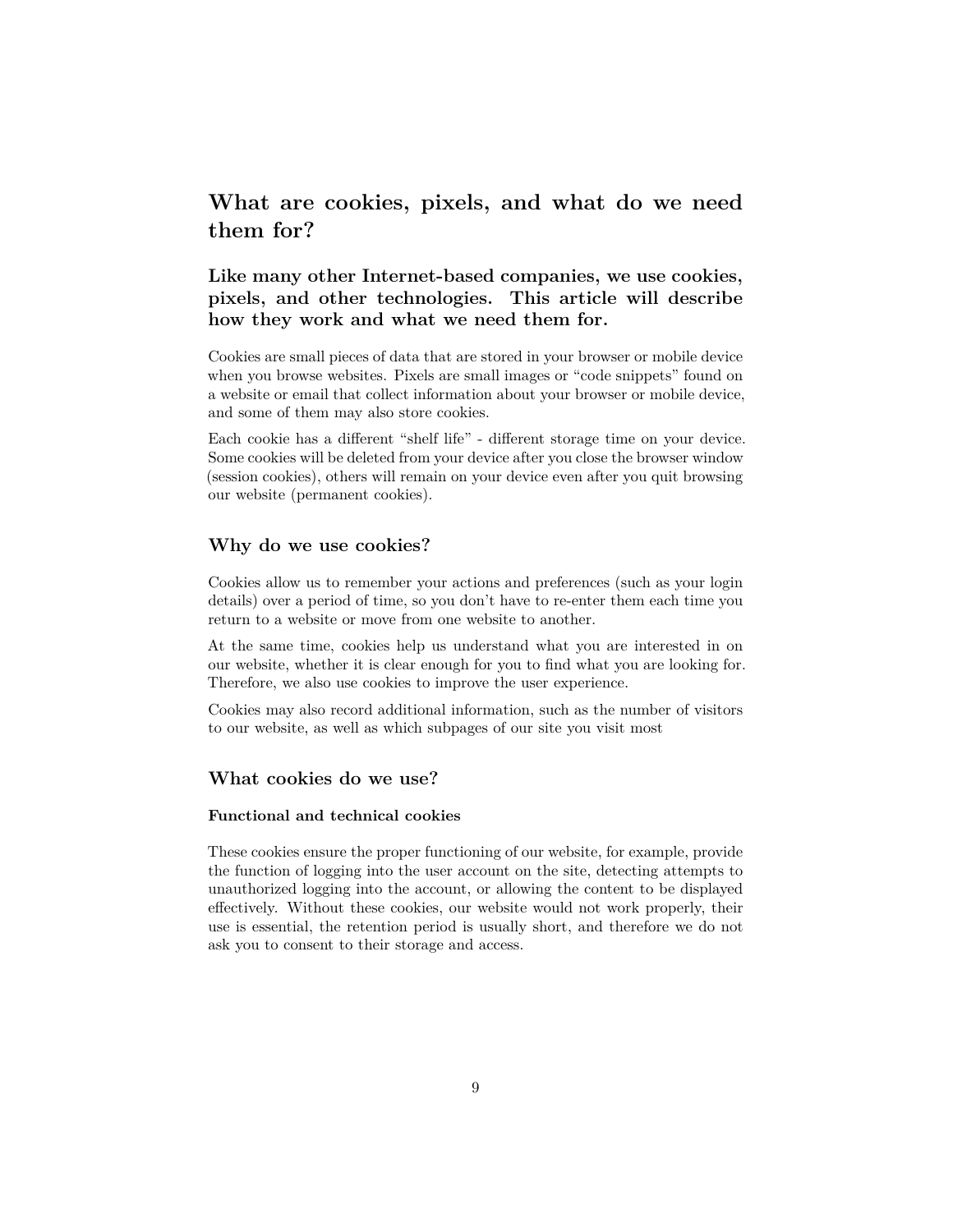#### **Analytical cookies**

These cookies are used to collect data about traffic to our website, information about searches performed on our site, and also to determine how you navigate our site so that we can make it as easy as possible for you to use. Since we have taken precautions to prevent misuse of these cookies (anonymization on the part of our suppliers), and at the same time there are implemented measures to easily control and restrict the use of these cookies, we do not ask for your consent. We use these third-party solutions for these cookies:

#### **Google Analytics**

Address: Google Ireland Limited, Gordon House, Barrow Street, Dublin 4, Ireland

You can find more privacy information [here](https://support.google.com/analytics/topic/2919631?hl=en&ref_topic=1008008), and you can install the software add-on available [here](https://tools.google.com/dlpage/gaoptout) to refuse cookies.

#### **Hotjar**

Address: Hotjar Ltd, Level 2, St Julians Business Centre, 3, Elia Zammit Street, St Julians STJ 1000, Malta

For more information on privacy, please visit [here](https://www.hotjar.com/legal/policies/privacy) and the possibility of excluding cookies [here](https://www.hotjar.com/legal/compliance/opt-out).

### **Your choices**

There are several ways to manage or limit how we and our partners use cookies and similar technologies:

#### **Browser settings**

Although most browsers have basic settings that accept cookies, their settings allow you to delete or decline cookies. However, please note that some of the services provided may not work properly in this case.

#### **Third parties**

Third-party solutions can be used to limit cookies, for example at [optout.aboutads.info.](optout.aboutads.info)

### **Custom Partner Solutions**

The solutions offered by each partner mentioned above can also be used to limit cookies.